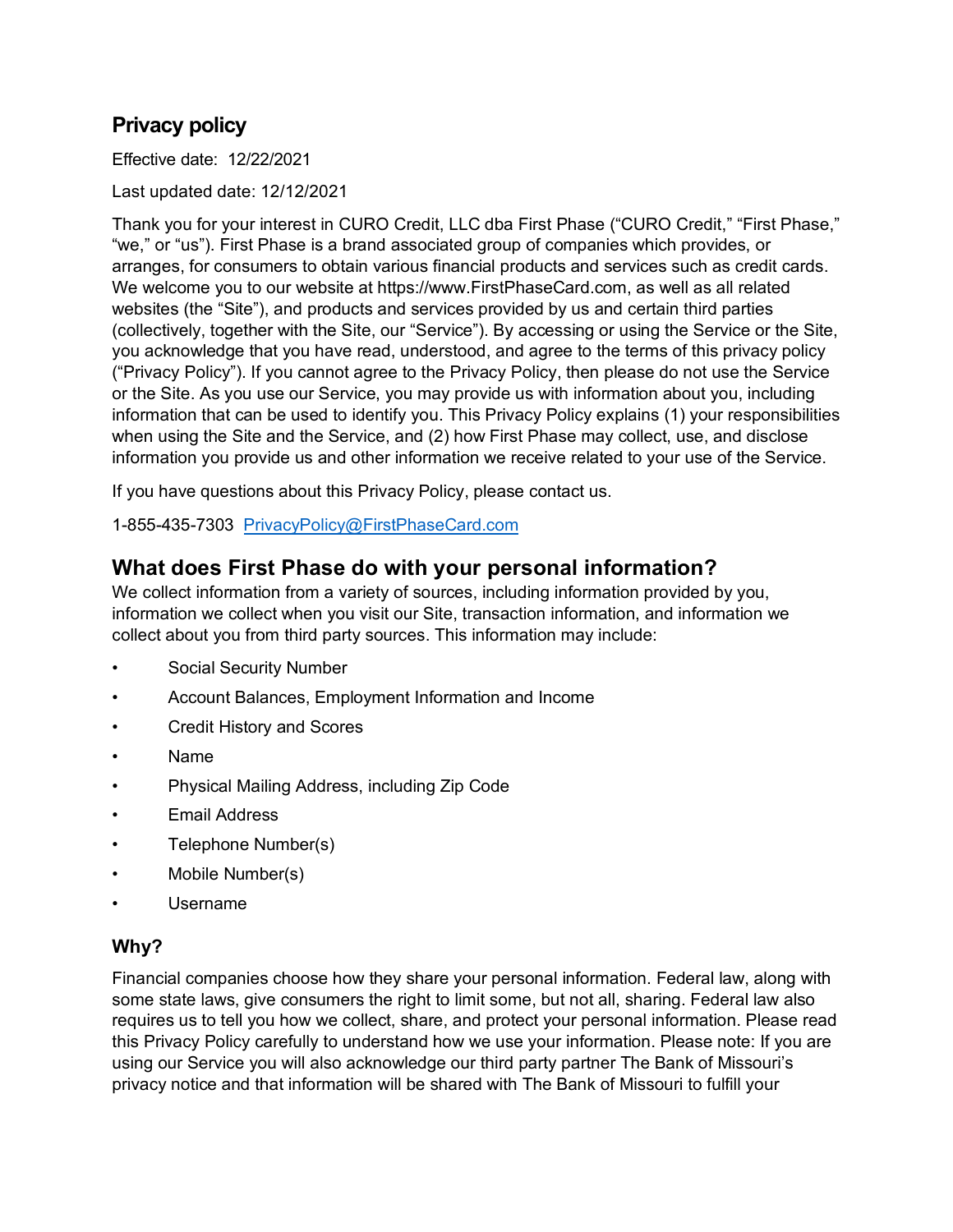Service request. To view The Bank of Missouri's Privacy Policy please visit [https://www.firstphasecard.com/privacy-policy/the-bank-of-missouri/.](https://www.firstphasecard.com/privacy-policy/the-bank-of-missouri/)

If you are a new Customer, we can begin sharing your information with other third-party partners 30 days from the date you complete your first transaction with us. When you are no longer our Customer, we continue to share your information as described in this Privacy Policy; you can contact us at any time, however, to limit our sharing.

#### **How can I review or update my personal information?**

You may review and update the personal information we hold about you by contacting Customer Support at [PrivacyPolicy@FirstPhaseCard.com.](mailto:PrivacyPolicy@FirstPhaseCard.com)

### **How does First Phase collect my personal information?**

We collect personal information from you as you use our Service but only as allowed by law. We limit the collection of personal information to what is relevant and necessary to accomplish a lawful purpose.

### **Automatically collected information**

We do not collect home, business or email addresses, or account information from people who simply browse our Site. The information we do automatically collect includes the domain name or Internet Protocol address that relates to the machine or device used to access our Site, the type of browser and operating system used, the date and time when the Site is visited, device ID if you are on a mobile device, geolocation data and web pages displayed.

Like many websites, this Site uses "session cookies" and "persistent cookie" technology. Persistent cookies are small text files that our Site places within your browser so that it can remember you when you show up again later—like cookie crumbs. None of these cookies store any of your personal information. We use persistent cookies to enhance your experience on our Site while also protecting your privacy, as well as enhancing the functionality and performance of our Site, and for analytical purposes. On our Site, temporary cookies, also called session cookies, may be placed within your browser and expire as soon as you exit our site. Typically, session cookies are used to facilitate interactions between you and the fields in forms on our Site.

Managing cookie preferences differs from browser to browser, please refer to your web browser for further information. If you would like to disable cookies from FirstPhaseCard.com, please use the help function in your web browser to restrict cookies from our Site.

### **Google Analytics**

We use Google Analytics, a web analytics service provided by Google, Inc. Google Analytics uses Cookies or other tracking technologies to help us analyze how users interact with the Site, compile reports on the Site's activity, and provide other services related to Site activity and usage. The technologies used by Google may collect information such as your IP address, time of visit, whether you are a returning visitor, and any referring website. The technologies used by Google Analytics do not gather information that personally identifies you. The information generated by Google Analytics will be transmitted to and stored by Google and will be subject to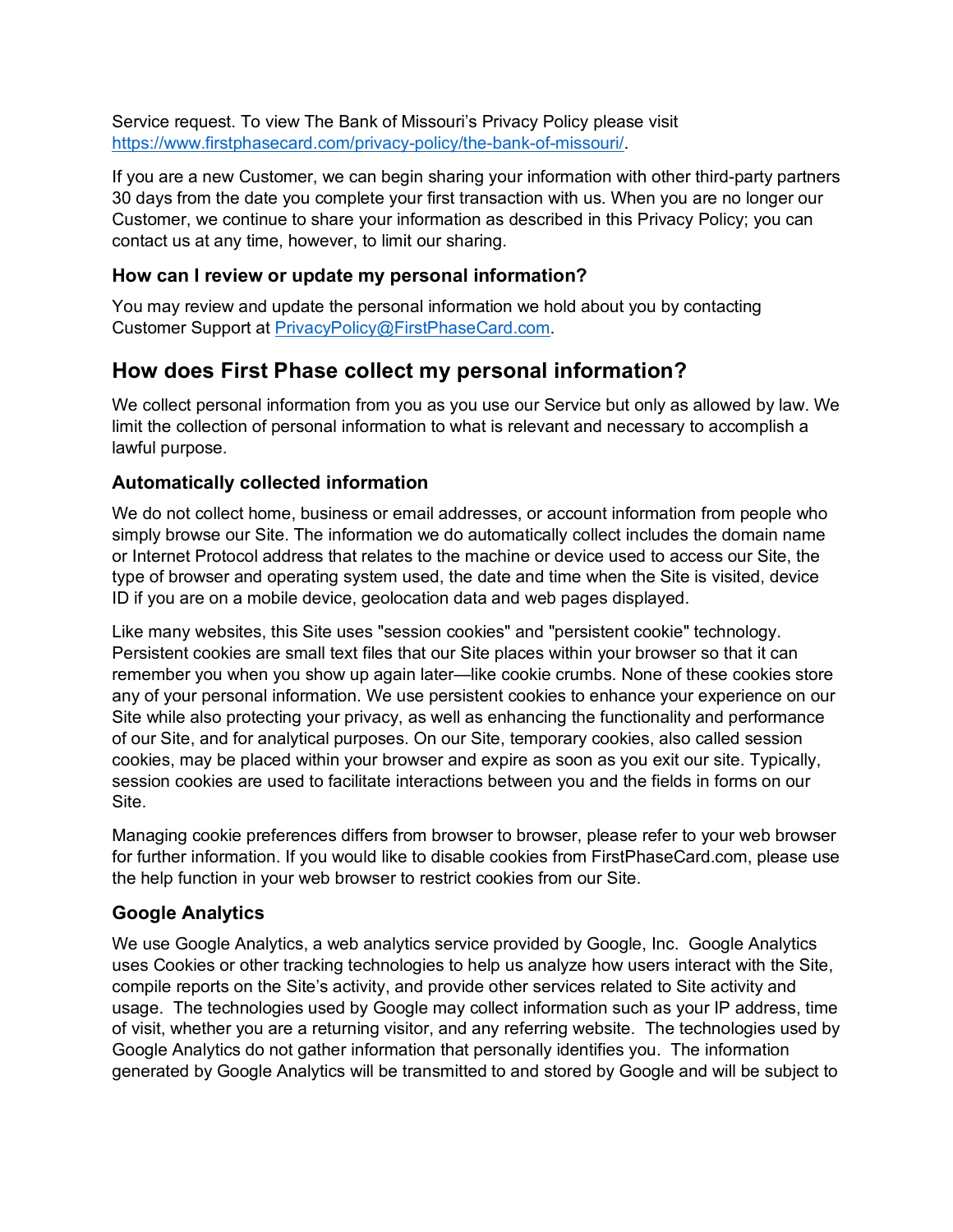Google's privacy policies. To learn more about Google's partner services and to learn how to opt-out of tracking of analytics by Google, click [here.](https://tools.google.com/dlpage/gaoptout)

### **Third Party Collection**

Although we do not collect personally identifiable information on consumers that only visit our Site, there exists the possibility that other third parties conduct online tracking on our Site over which we do not control. Such third parties may collect Personal Information about your online activities over time and across different websites when you use our Site. We do not control these third parties, who may engage in practices that differ from those described in this Privacy Policy.

We use data collected by mobile carriers for the purpose of verifying identity and preventing fraud. We may continue to access and use this data throughout the duration of the business relationship.

When logging into a third party service (such as a social network) or a website different from our Service, please be aware that the privacy practices of those services may differ. Use of the information will be governed by their privacy policies, and you may be able to modify your privacy settings on their websites. We encourage you to read the privacy policy for each website you visit. We are not responsible for the privacy policies or practices of linked third party sites or services.

### **Online Tracking**

We partner with companies that deliver ads for our Services on sites that you visit on the web. In order to provide you with a more appropriate online experience, some of our ads that you may see are based on your previous online activity on our Site and other websites. Information about your online activities, combined with other information, may be used to select an ad for a product or service that better matches your interests - which is called online behavioral advertising (OBA) or interest-based advertising.

You can opt out from receiving ads based on your online behavior either by visiting the Digital Advertising Alliance (DAA) opt out page at [http://www.aboutads.info/choices/.](http://www.aboutads.info/choices/) If you elect to opt out of OBA, you will still see ads, but they may not be as pertinent to you. Please keep in mind that opting out is cookie-based and will only affect the specific computer and browser on which the opt-out cookie is applied. If you delete your browser cookies or if you use a different computer or a different browser and want to continue to be opted out of OBA, you will need to opt out again.

### **How We Respond to Do Not Track Signals**

Our Site does not currently have the capability to recognize the various Do Not Track signals or mechanisms from different web browsers. For more information on Do Not Track please visit [https://allaboutdnt.com.](https://allaboutdnt.com/)

# **How does First Phase use my personal information?**

First Phase uses your personal information for the following reasons:

Provide you with our Service;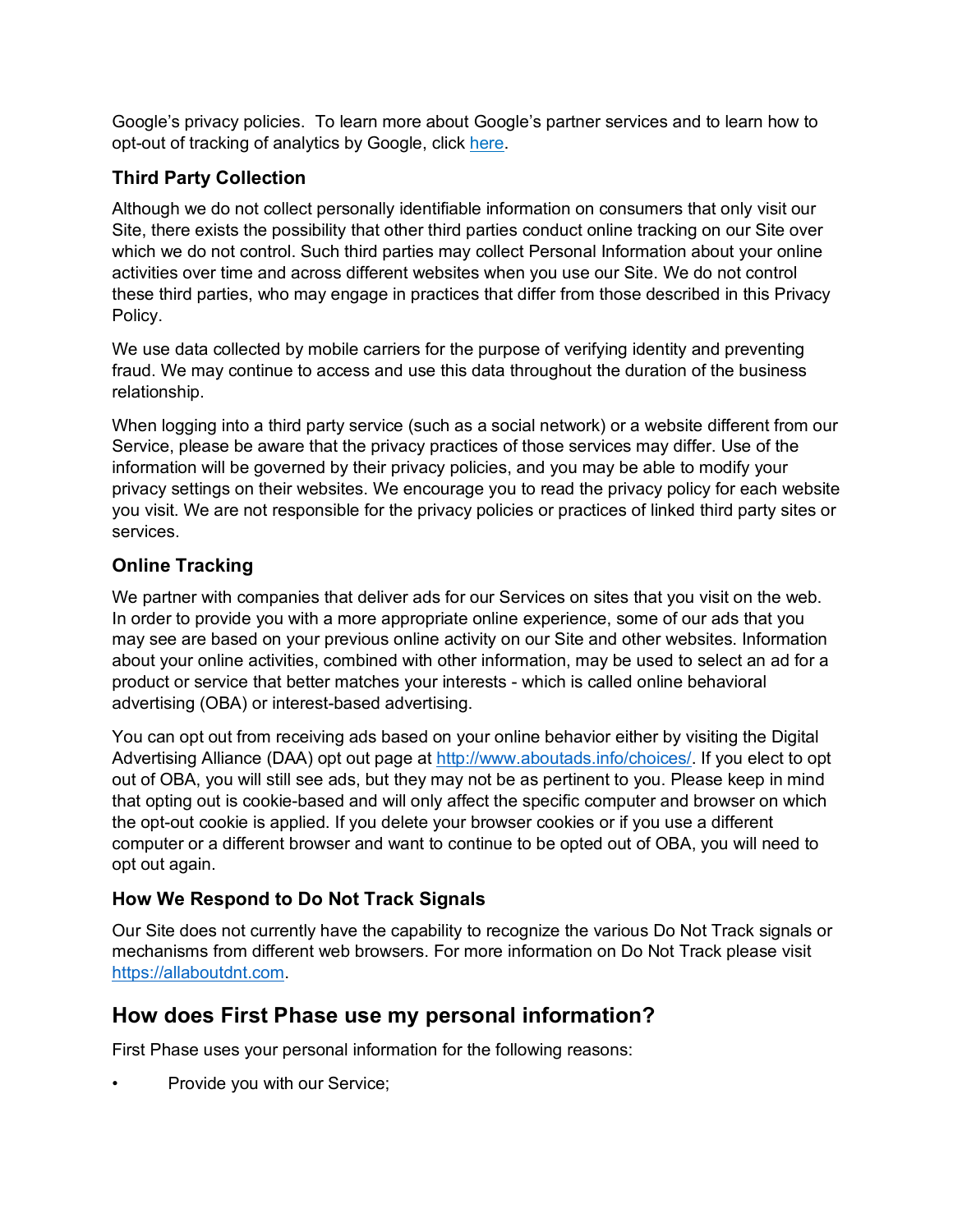- Facilitate the processing of your transactions;
- Facilitate the maintenance of your accounts;
- Facilitate the application for credit card products;
- Communicate with you if there is a problem completing a transaction you requested or to discuss a problem with your account;
- Maintain regular communications with you concerning transactions you initiate, such as requesting information or assistance, submitting an application, making payments, or transferring funds;
- Maintain general communications with you about the Site and Service;
- For marketing purposes;
- Respond to court orders and legal investigations;
- Provide you with Customer Service and support;
- Safeguard against potential fraud;
- Protect data from unauthorized parties and comply with legal requirements;
- Enforce this Privacy Policy, Terms of Use, and any other agreements you have entered into with us;
- For any other purpose for which you provide consent; and
- For any other legitimate business purpose.

We may deidentify and aggregate data collected through the Service and use it for any purpose.

### **How does First Phase share my personal information?**

All financial companies need to share Customer's personal information to run their everyday business. In the section below, we list the reasons financial companies can share their Customer's personal information; the reasons First Phase chooses to share; and whether you can limit this sharing.

| Reasons we can share your personal information                                                                                                                                                                                                                                  | <b>Does First</b><br><b>Phase</b><br>Share? | Can you<br>limit this<br>sharing? |
|---------------------------------------------------------------------------------------------------------------------------------------------------------------------------------------------------------------------------------------------------------------------------------|---------------------------------------------|-----------------------------------|
| For our everyday business purposes, we share your<br>personal information with service providers to perform our<br>Service, such as to process your transactions, maintain your<br>account(s), respond to court orders and legal investigations, or<br>report to credit bureaus | Yes                                         | No                                |

#### **How and Why First Phase Shares Information**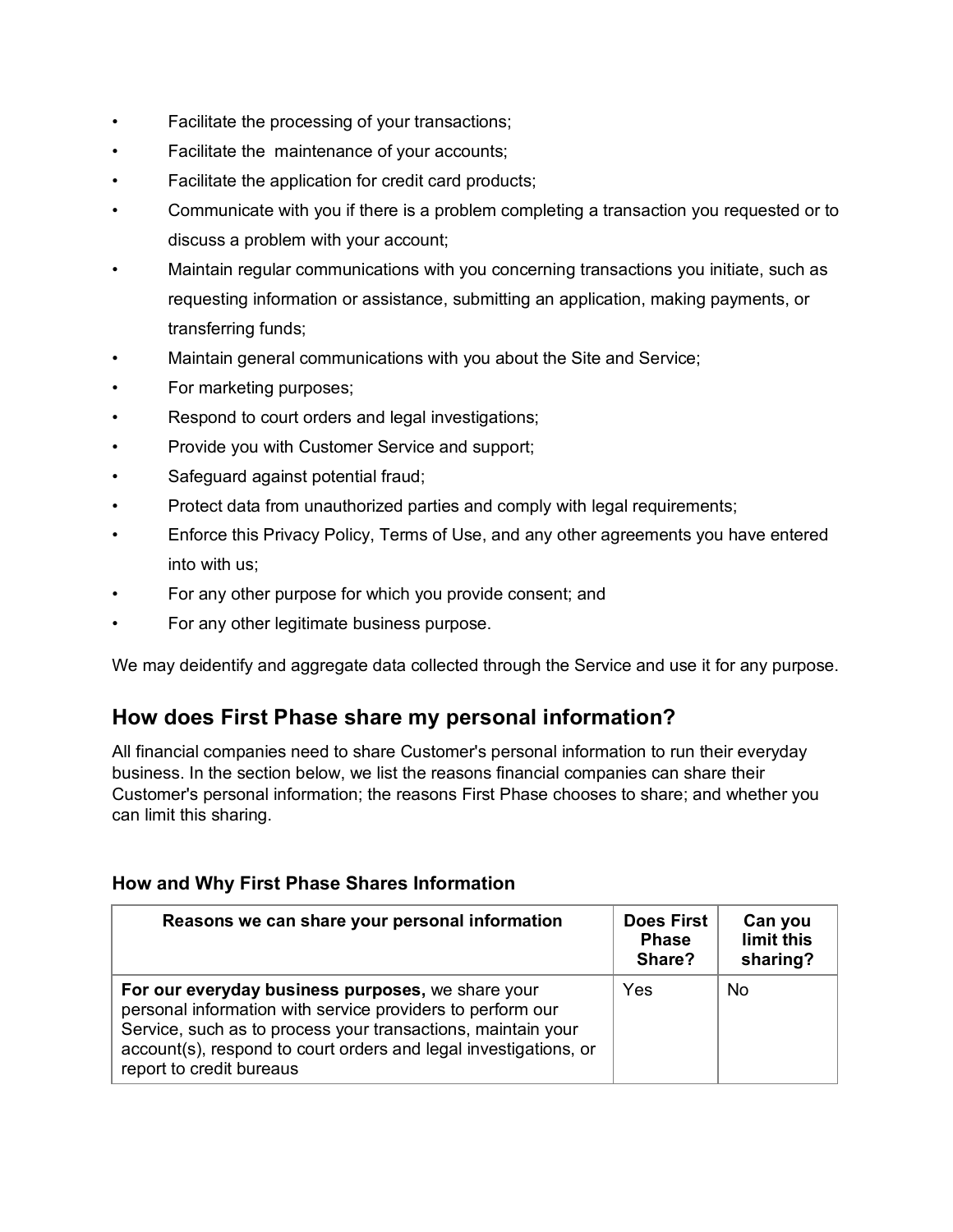| Reasons we can share your personal information                                                                                                                                     | Does First<br><b>Phase</b><br>Share? | Can you<br>limit this<br>sharing? |
|------------------------------------------------------------------------------------------------------------------------------------------------------------------------------------|--------------------------------------|-----------------------------------|
| For our marketing purposes we share your personal<br>information in order to offer our products and services to you                                                                | Yes                                  | <b>No</b>                         |
| For joint marketing, we share your personal information with<br>other financial companies                                                                                          | Yes                                  | <b>No</b>                         |
| For our affiliates' everyday business purposes we share<br>your personal information about your transactions and<br>experiences                                                    | Yes                                  | <b>No</b>                         |
| For our affiliates' everyday business purposes we share<br>your personal information about your creditworthiness                                                                   | Yes                                  | Yes                               |
| For our affiliates to market to you                                                                                                                                                | Yes                                  | <b>Yes</b>                        |
| For our non-affiliates to market to you                                                                                                                                            | Yes                                  | Yes                               |
| To detect, investigate, prevent, or take action against illegal<br>activities or fraud                                                                                             | Yes                                  | <b>No</b>                         |
| If we are involved in a merger, acquisition, financing due<br>diligence, reorganization, bankruptcy, receivership, sale of<br>assets, or transition of service to another provider | Yes                                  | <b>No</b>                         |
| For any other legitimate business purposes allowed by law                                                                                                                          | Yes                                  | <b>No</b>                         |

Affiliate Marketing: We will not share phone numbers or text message opt in consents with any of our affiliates for joint marketing purposes. In order to receive text messages from our affiliates, you will have to explicitly opt in and consent to their privacy policy directly with them.

### **To limit our sharing**

[Click here to access our opt-out mail form.](https://www.firstphasecard.com/privacy-policy/mail-form/)

# **How does First Phase protect my personal information?**

We take reasonable administrative, technical, and physical security precautions to protect the personal information collected or maintained by us against loss, unauthorized access, and illegal use or disclosure. As examples, these measures include computer safeguards and secured files and buildings, among other things. We use encryption software to protect the security of individuals' personal information during transmission of such information through our Site (for example, the information provided by consumers when submitting an application to us for a loan product). Unfortunately, the Internet cannot be guaranteed to be 100% secure, and we cannot ensure or warrant the security of any information you provide to us. We do not accept liability for unintentional disclosure of your personal information.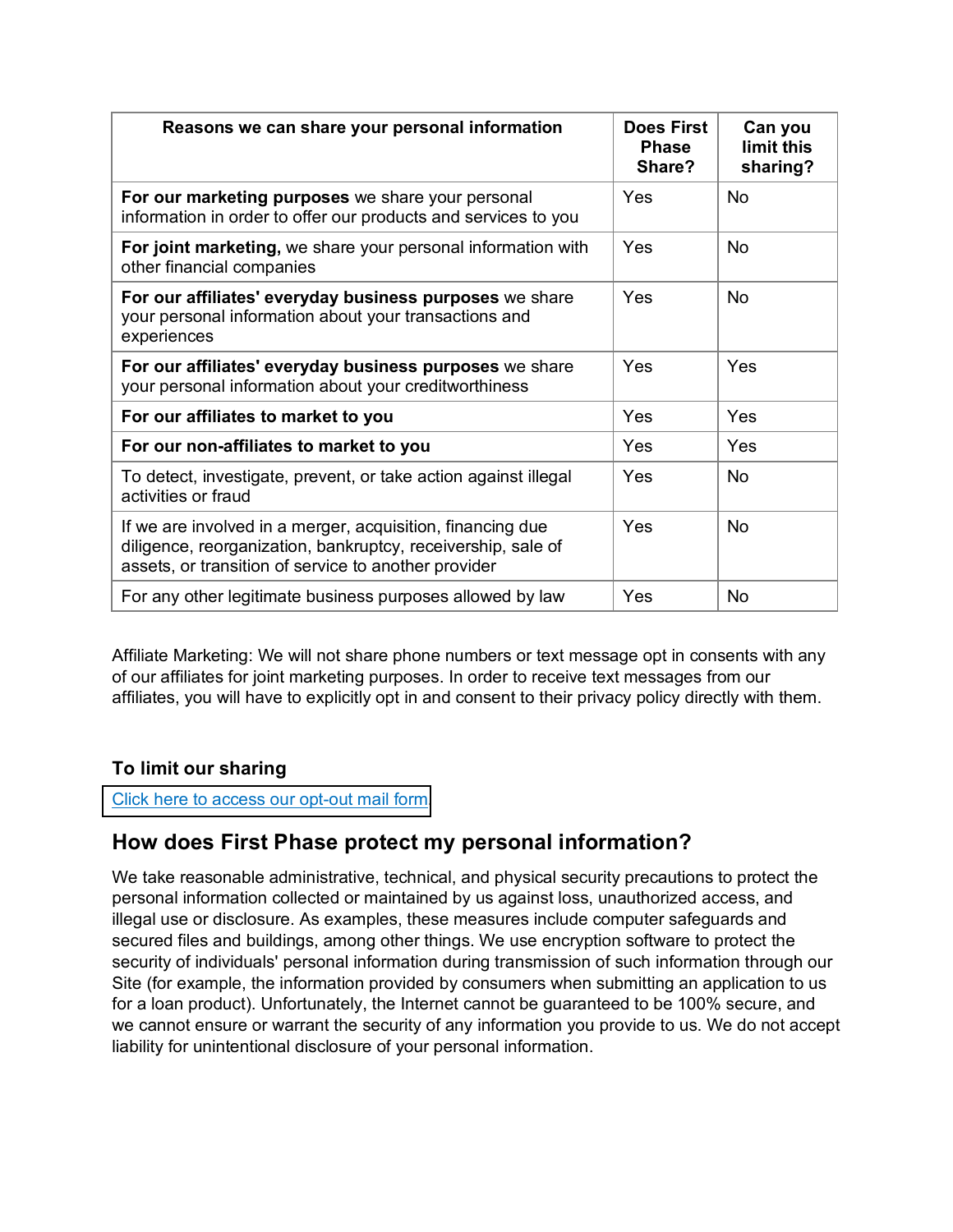# **Children's Privacy**

The Services are not intended for use by children. We do not knowingly collect personal information from children under the age of 16 years. Please contact us if you believe we may have unknowingly collected information about a child under 16 years of age, and we will take immediate steps to delete any such personal information.

# **California Privacy Rights**

If you are a California Consumer, you have certain rights with respect to the collection, use, transfer, and processing of your "Personal Information", as defined by the California Consumer Privacy Act (CCPA). We reserve the right to limit these rights where permitted under applicable law, including where the Personal Information collected about you is subject to the Gramm Leach Bliley Act (GLBA) or the California Financial Information Privacy Act (CalFIPA), where your identity cannot be reasonably verified, or to the extent your rights adversely affect the rights and freedoms of others. To exercise any of the rights below, please contact us via the contact information below. Only you or a person registered with the California Secretary of State that you authorize to act on your behalf, may make a verifiable consumer request related to your personal information.

### **In the preceding 12 months, we have not sold Personal Information about consumers.**

#### **In the preceding 12 months, we have not sold Personal Information about children under the age of 16.**

# **Individual Rights**

Right to Know About Personal Information Collected, Disclosed, or Sold

California Consumers have the right to request that First Phase disclose the Personal Information it collects, uses, and discloses about you to third parties. There are two types of Right to Know requests you can make:

- 1. Right to Know (Abbreviated Request): If you make a Right to Know (Abbreviated Request), you will receive the following information about you:
	- a. Categories of Personal Information collected in the past 12 months;
	- b. Categories of sources from which Personal Information is collected;
	- c. Business or commercial purpose for collecting or disclosing Personal Information; and
	- d. Categories of third parties with whom Personal Information has been shared.
- 2. Right to Know (Specific Pieces of Information Request): If you make a Right to Know (Specific Pieces of Information Request), you will receive the following information about you: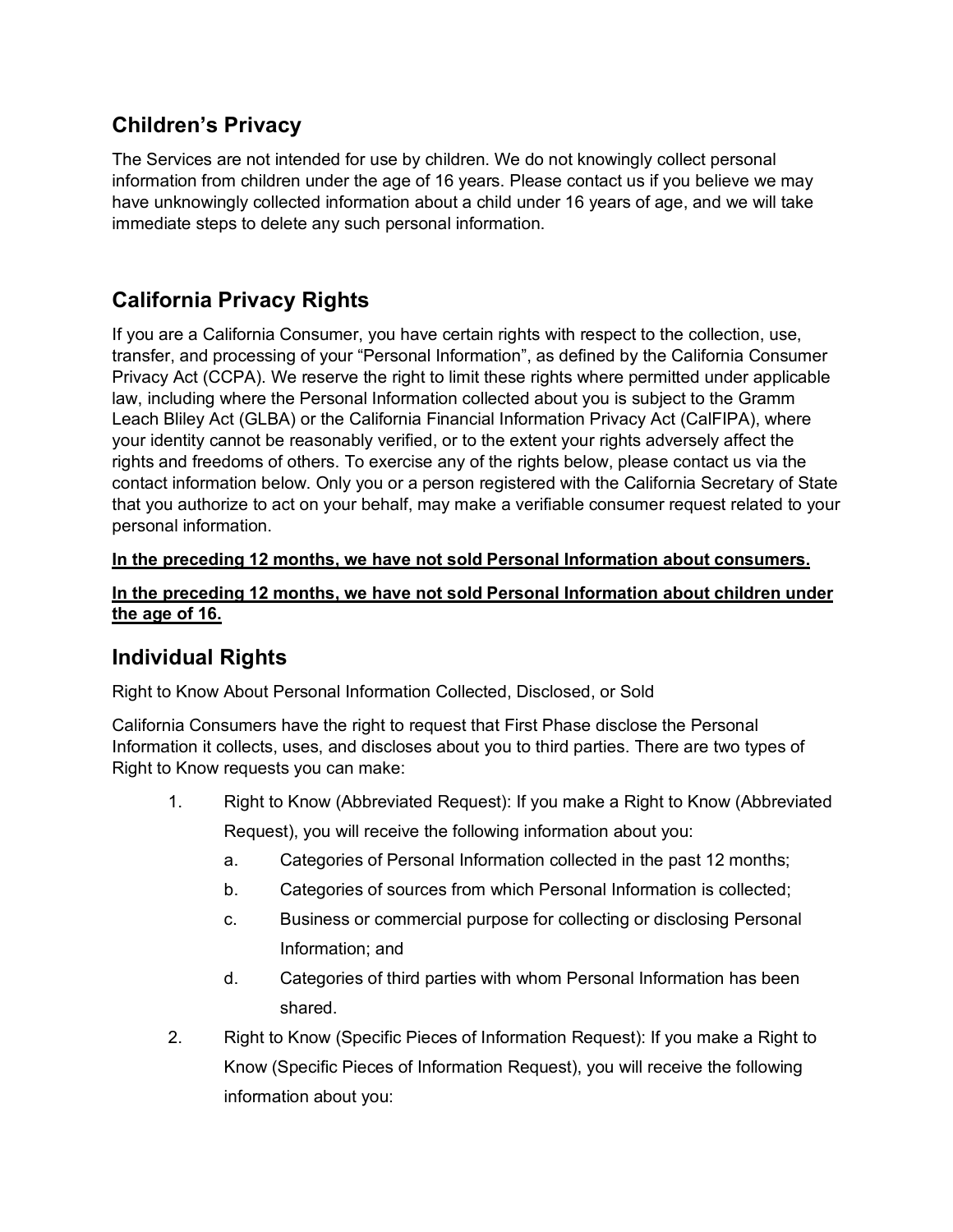a. Specific pieces of Personal Information collected about you.

This information will be provided to you free of charge, unless First Phase determines that your request is manifestly unfounded or excessive. You may request this information twice in a 12 month period.

### **Right of Deletion**

You have the right to request that First Phase and our service providers delete any Personal Information about yourself that First Phase has collected from you upon receipt of a verifiable request. This right is subject to exceptions.

### **Right to Opt Out of the Sale of Information**

California Consumers have the right to opt-out of the sale of Personal Information by a business that sells Personal Information. **First Phase does not sell any Personal Information of California Consumers.**

Submitting Requests

- You can submit your request by visiting our request website at [https://secure.firstphasecard.com/consumer-privacy](https://secure.firstphasecard.com/consumer-privacy/)/.
- or by calling us at 855-435-7301

You may also submit a request via email at [privacy@FirstPhaseCard.com.](mailto:privacy@FirstPhaseCard.com)

### **Personal Information Collected Pursuant to GLBA and/or CalFIPA**

Much of the Personal Information collected about you by First Phase is in connection with the furnishing of credit or in response to a request for credit. Such Personal Information is collected and handled pursuant to the GLBA and/or CalFIPA and is therefore exempt from the requirements of the CCPA, including the consumer request requirements described in this section.

#### **Verifying Requests**

First Phase provides California Consumers with the ability to submit requests through our request website, our telephone number, and our email address. First Phase must verify that the person requesting information or deletion is the California Consumer about whom the request relates in order to process the request. To verify a California Consumer's identity, we may request five (5) pieces of Personal Information about you when you make a request to compare against our records. We cannot respond to your request or provide you with Personal Information if we cannot verify your identity. Making a verifiable consumer request does not require you to create an account with us. We will only use Personal Information provided in your request to verify your identity. First Phase reserves the right to take additional steps as necessary to verify the identity of California Consumers where we have reason to believe a request is fraudulent.

#### **Authorized Agent**

Consumers may use an authorized agent to submit their request. The authorized agent must be registered with the California Secretary of State and be authorized to submit requests on behalf of a consumer. If the consumer chooses to use an authorized agent and provides the authorized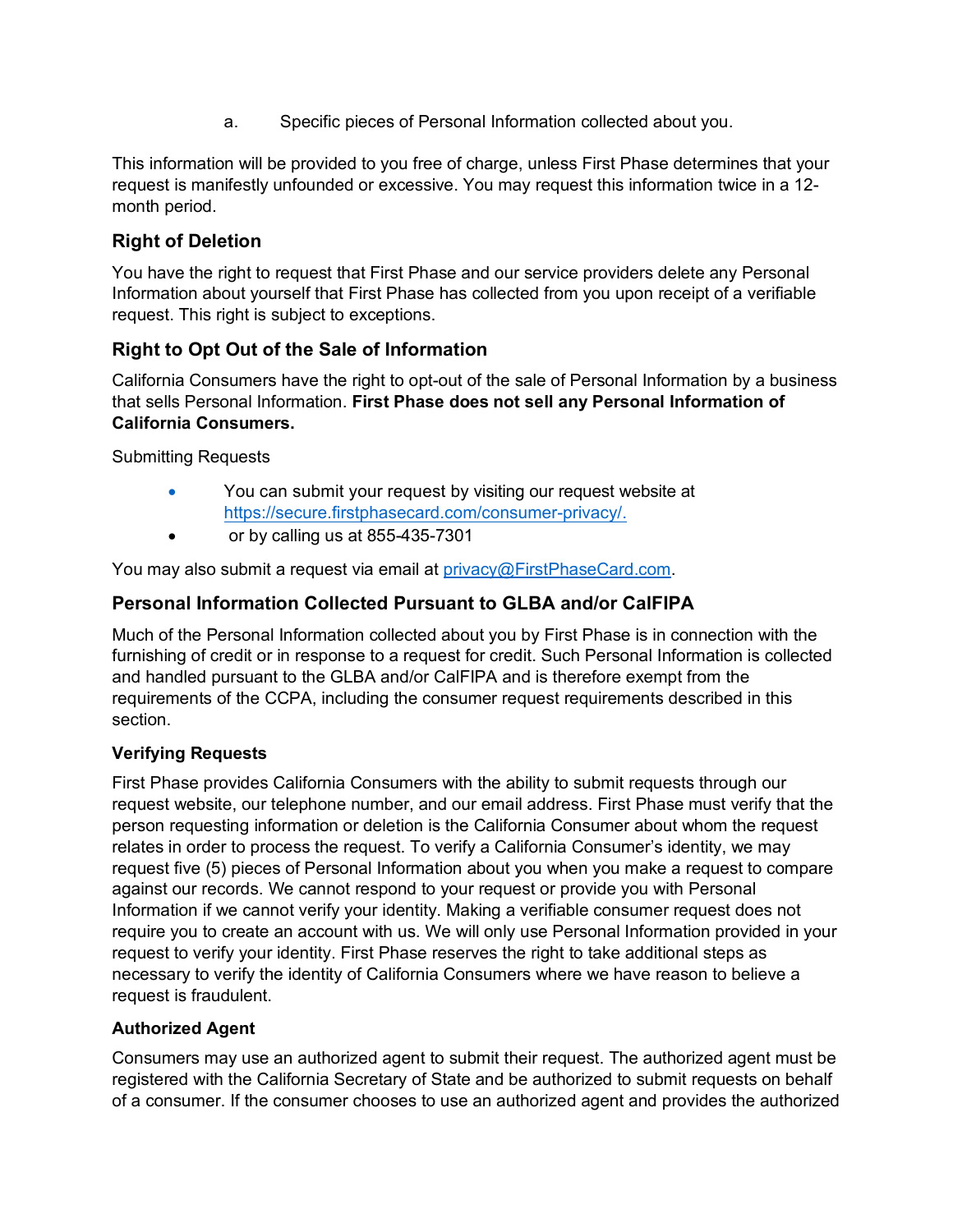agent with written permission to allow them to submit the consumer's request, the authorized agent should send a copy of the signed permission by the consumer to First Phase. Failure to submit proof of signed permission may result in First Phase denying the consumer's request. First Phase will require the consumer to verify his or her identity and directly confirm with First Phase that the consumer has provided the authorized agent with permission to submit the request.

### **Right to Equal Service**

First Phase will not discriminate against you because you exercised any of your rights, including, but not limited to, by:

- Denying goods or services to you.
- Charging different prices or rates for goods or services, including through the use of discounts or other benefits or imposing penalties.
- Providing a different level or quality of goods or services to you.
- Suggesting that you will receive a different price or rate for goods or services or a different level or quality of goods or services.

# **North Dakota Residents**

We will not disclose information about your with non-affiliated, third party companies or financial institutions, other than as required or permitted by law, without your express permission.

# **Data Retention**

The data collected will be retained as necessary to perform our Services and for a reasonable period of time afterward. Please be aware that some or all of the data retained by us may be necessary for the Site to function properly.

# **Changes**

Our Privacy Policy reflects our current business practices and is subject to change without notice.

We reserve the right, in our sole discretion, to modify, add, revise or delete provisions of our Privacy Policy at any time. If our practices change regarding your Personal Information, we will make reasonable efforts to provide notice to you of these changes. Your use of the Service after an update to the Privacy Policy means that you accept the new Privacy Policy. We will post the effective date of any change at the beginning of our Privacy Policy. We encourage you to visit our Site regularly so that you remain aware of how our Privacy Policy may affect you.

# **Contact Us**

1-855-435-7303 [PrivacyPolicy@FirstPhaseCard.com](mailto:PrivacyPolicy@FirstPhaseCard.com)